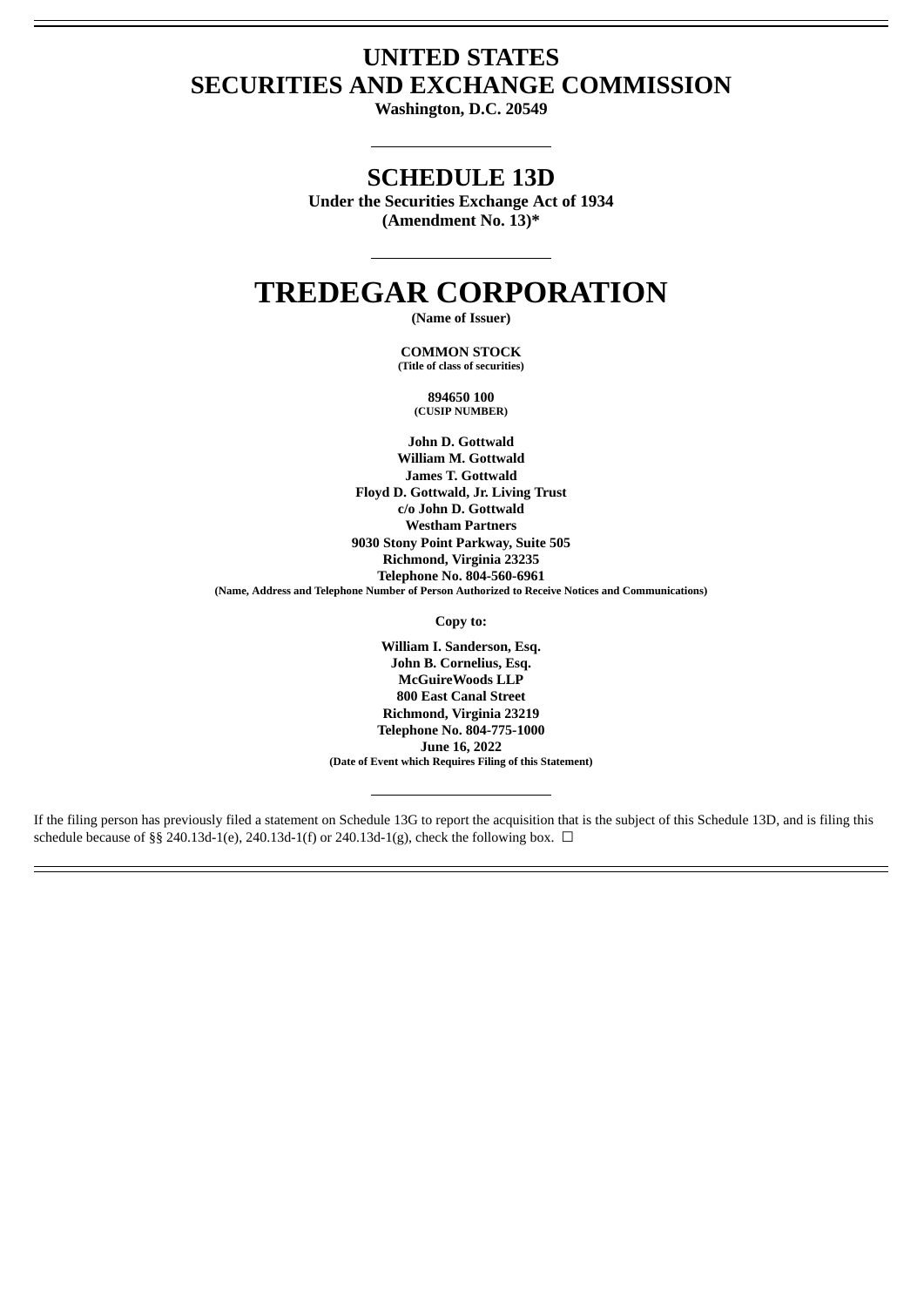**CUSIP NO. 894650 100 13D Page 2 of 8**

| $\mathbf{1}$   |                                                                                     |                 | NAMES OF REPORTING PERSON                                                                 |  |  |  |
|----------------|-------------------------------------------------------------------------------------|-----------------|-------------------------------------------------------------------------------------------|--|--|--|
|                |                                                                                     |                 |                                                                                           |  |  |  |
|                | John D. Gottwald                                                                    |                 |                                                                                           |  |  |  |
| 2              |                                                                                     |                 | CHECK THE APPROPRIATE BOX IF A MEMBER OF A GROUP (See instructions)                       |  |  |  |
|                | (a) $\Box$                                                                          | $(b) \boxtimes$ |                                                                                           |  |  |  |
| 3              | <b>SEC USE ONLY</b>                                                                 |                 |                                                                                           |  |  |  |
|                |                                                                                     |                 |                                                                                           |  |  |  |
| $\overline{4}$ | <b>SOURCE OF FUNDS</b>                                                              |                 |                                                                                           |  |  |  |
|                | PF and OO                                                                           |                 |                                                                                           |  |  |  |
| 5              | CHECK IF DISCLOSURE OF LEGAL PROCEEDINGS IS REQUIRED PURSUANT TO ITEMS 2(d) or 2(e) |                 |                                                                                           |  |  |  |
|                |                                                                                     |                 |                                                                                           |  |  |  |
| 6              | CITIZENSHIP OR PLACE OF ORGANIZATION                                                |                 |                                                                                           |  |  |  |
|                | <b>USA</b>                                                                          |                 |                                                                                           |  |  |  |
|                |                                                                                     | 7               | <b>SOLE VOTING POWER</b>                                                                  |  |  |  |
|                |                                                                                     |                 |                                                                                           |  |  |  |
|                | <b>NUMBER OF</b>                                                                    |                 | 1,908,355                                                                                 |  |  |  |
|                | <b>SHARES</b>                                                                       | 8               | <b>SHARED VOTING POWER</b>                                                                |  |  |  |
|                | <b>BENEFICIALLY</b><br><b>OWNED BY</b>                                              |                 | 5,198,091                                                                                 |  |  |  |
|                | <b>EACH</b>                                                                         | 9               | <b>SOLE DISPOSITIVE POWER</b>                                                             |  |  |  |
|                | <b>REPORTING</b>                                                                    |                 |                                                                                           |  |  |  |
|                | <b>PERSON</b>                                                                       |                 | 1,908,355                                                                                 |  |  |  |
|                | <b>WITH</b>                                                                         | 10              | SHARED DISPOSITIVE POWER                                                                  |  |  |  |
|                |                                                                                     |                 | 5,198,091                                                                                 |  |  |  |
| 11             |                                                                                     |                 | AGGREGATE AMOUNT BENEFICIALLY OWNED BY EACH REPORTING PERSON                              |  |  |  |
|                |                                                                                     |                 |                                                                                           |  |  |  |
|                | 7,106,446                                                                           |                 |                                                                                           |  |  |  |
| 12             |                                                                                     |                 | CHECK BOX, IF THE AGGREGATE AMOUNT IN ROW (11) EXCLUDES CERTAIN SHARES (See Instructions) |  |  |  |
|                | ⊠                                                                                   |                 |                                                                                           |  |  |  |
| 13             |                                                                                     |                 | PERCENT OF CLASS REPRESENTED BY AMOUNT IN ROW (11)                                        |  |  |  |
|                | $21.0\%(1)$                                                                         |                 |                                                                                           |  |  |  |
| 14             | TYPE OF REPORTING PERSON                                                            |                 |                                                                                           |  |  |  |
|                |                                                                                     |                 |                                                                                           |  |  |  |
|                | IN                                                                                  |                 |                                                                                           |  |  |  |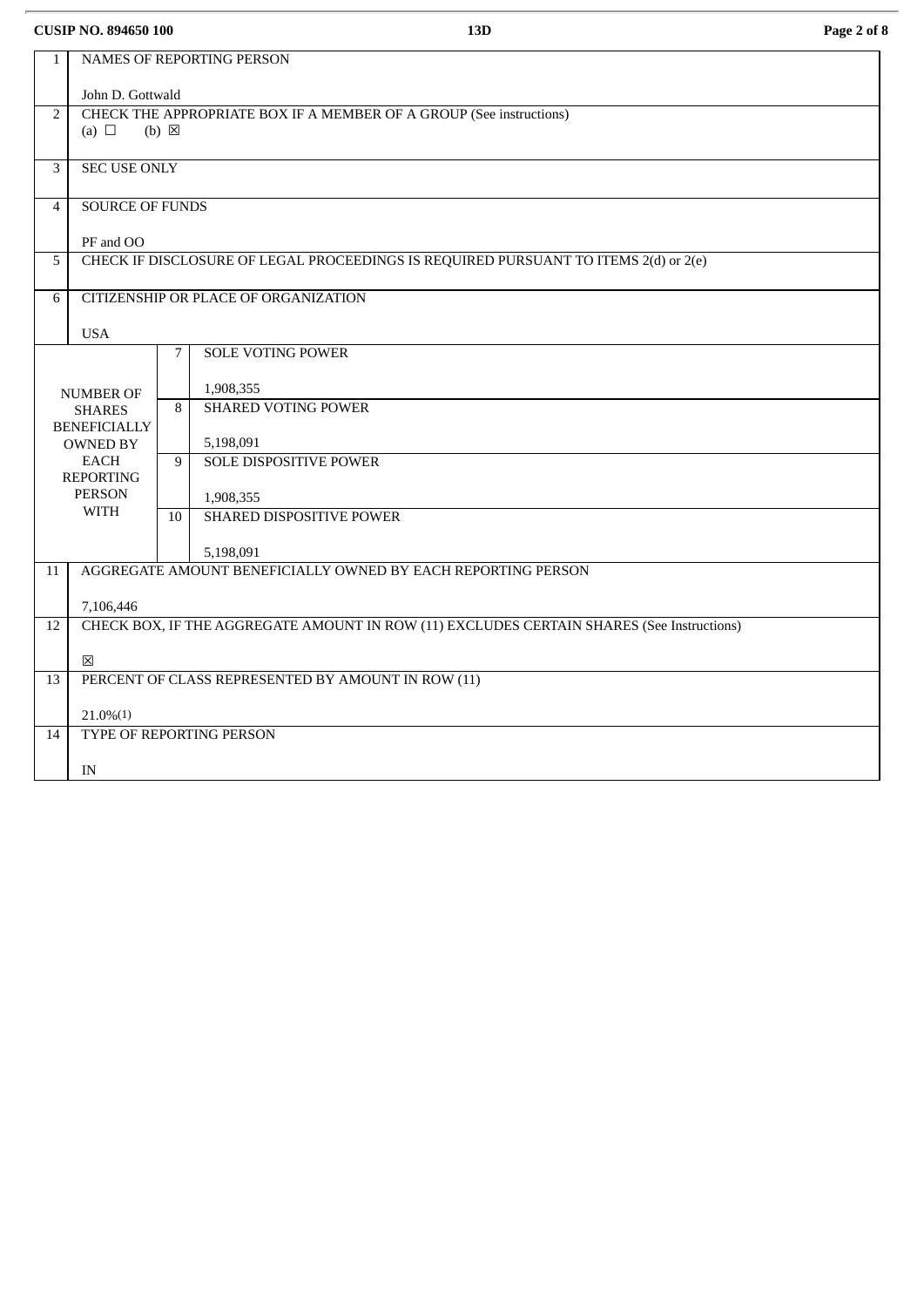**CUSIP NO. 894650 100 13D Page 3 of 8**

| $\mathbf{1}$   |                                                    |                 |                                                                                           |  |  |  |  |  |
|----------------|----------------------------------------------------|-----------------|-------------------------------------------------------------------------------------------|--|--|--|--|--|
|                | NAMES OF REPORTING PERSON                          |                 |                                                                                           |  |  |  |  |  |
|                | William M. Gottwald                                |                 |                                                                                           |  |  |  |  |  |
| 2              |                                                    |                 | CHECK THE APPROPRIATE BOX IF A MEMBER OF A GROUP (See instructions)                       |  |  |  |  |  |
|                | (a) $\Box$                                         | $(b) \boxtimes$ |                                                                                           |  |  |  |  |  |
|                |                                                    |                 |                                                                                           |  |  |  |  |  |
| 3              | <b>SEC USE ONLY</b>                                |                 |                                                                                           |  |  |  |  |  |
| $\overline{4}$ | <b>SOURCE OF FUNDS*</b>                            |                 |                                                                                           |  |  |  |  |  |
|                |                                                    |                 |                                                                                           |  |  |  |  |  |
|                | PF and OO                                          |                 |                                                                                           |  |  |  |  |  |
| 5              |                                                    |                 | CHECK IF DISCLOSURE OF LEGAL PROCEEDINGS IS REQUIRED PURSUANT TO ITEMS 2(d) or 2(e)       |  |  |  |  |  |
|                |                                                    |                 | CITIZENSHIP OR PLACE OF ORGANIZATION                                                      |  |  |  |  |  |
| 6              |                                                    |                 |                                                                                           |  |  |  |  |  |
|                | <b>USA</b>                                         |                 |                                                                                           |  |  |  |  |  |
|                |                                                    | 7               | <b>SOLE VOTING POWER</b>                                                                  |  |  |  |  |  |
|                |                                                    |                 |                                                                                           |  |  |  |  |  |
|                | <b>NUMBER OF</b>                                   |                 | 68,051                                                                                    |  |  |  |  |  |
|                | <b>SHARES</b>                                      | 8               | <b>SHARED VOTING POWER</b>                                                                |  |  |  |  |  |
|                | <b>BENEFICIALLY</b>                                |                 |                                                                                           |  |  |  |  |  |
|                | <b>OWNED BY</b><br><b>EACH</b>                     |                 | 5,079,607                                                                                 |  |  |  |  |  |
|                | <b>REPORTING</b>                                   | 9               | <b>SOLE DISPOSITIVE POWER</b>                                                             |  |  |  |  |  |
|                | <b>PERSON</b>                                      |                 | 68,051                                                                                    |  |  |  |  |  |
|                | <b>WITH</b>                                        | 10 <sup>1</sup> | <b>SHARED DISPOSITIVE POWER</b>                                                           |  |  |  |  |  |
|                |                                                    |                 |                                                                                           |  |  |  |  |  |
|                |                                                    |                 | 5,079,607                                                                                 |  |  |  |  |  |
| 11             |                                                    |                 | AGGREGATE AMOUNT BENEFICIALLY OWNED BY EACH REPORTING PERSON                              |  |  |  |  |  |
|                |                                                    |                 |                                                                                           |  |  |  |  |  |
|                | 5,147,658                                          |                 |                                                                                           |  |  |  |  |  |
| 12             |                                                    |                 | CHECK BOX, IF THE AGGREGATE AMOUNT IN ROW (11) EXCLUDES CERTAIN SHARES (See Instructions) |  |  |  |  |  |
|                | 冈                                                  |                 |                                                                                           |  |  |  |  |  |
| 13             | PERCENT OF CLASS REPRESENTED BY AMOUNT IN ROW (11) |                 |                                                                                           |  |  |  |  |  |
|                |                                                    |                 |                                                                                           |  |  |  |  |  |
|                | $15.2\%/1$                                         |                 |                                                                                           |  |  |  |  |  |
| 14             | <b>TYPE OF REPORTING PERSON</b>                    |                 |                                                                                           |  |  |  |  |  |
|                |                                                    |                 |                                                                                           |  |  |  |  |  |
|                | IN                                                 |                 |                                                                                           |  |  |  |  |  |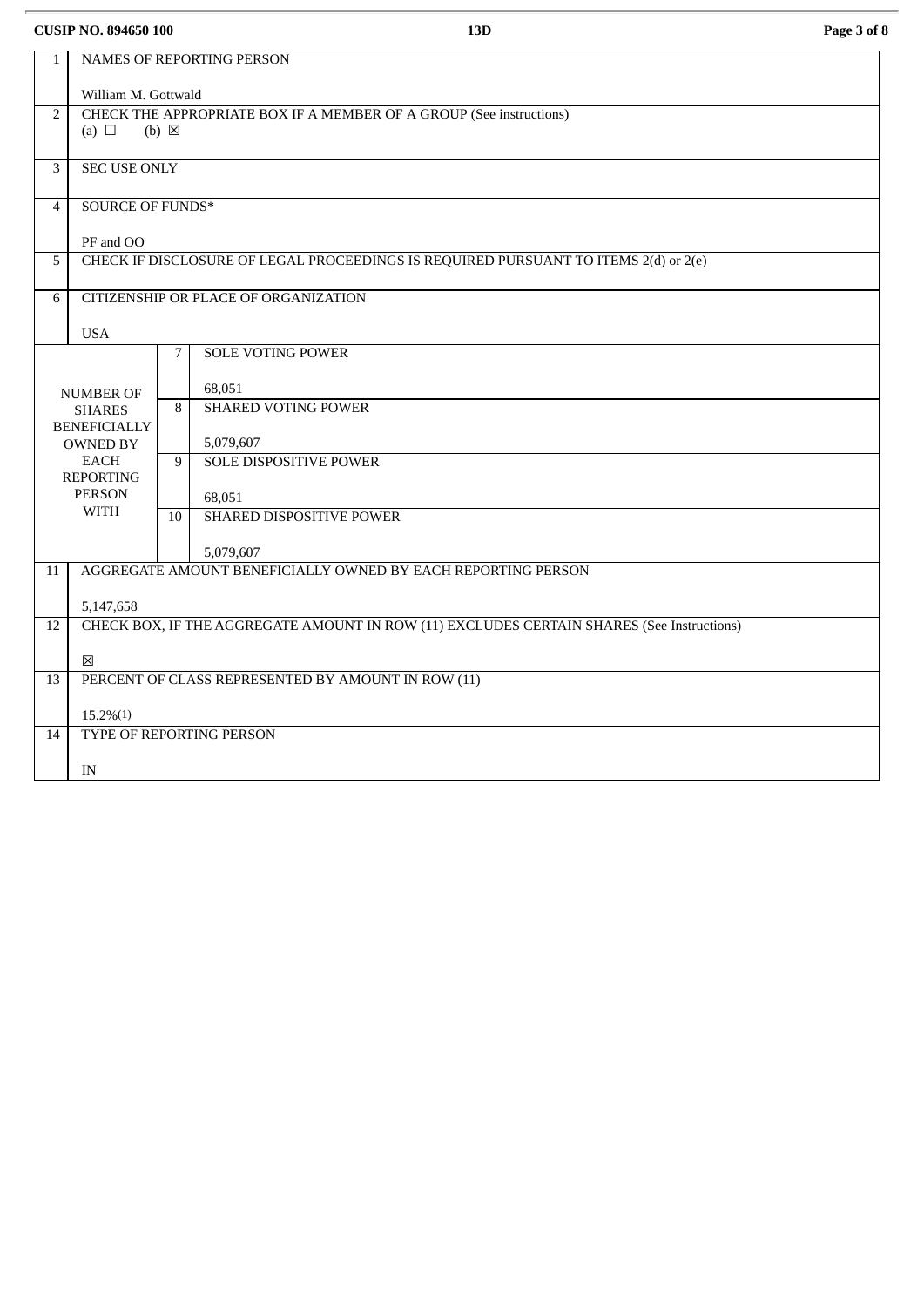**CUSIP NO. 894650 100 13D Page 4 of 8**

| $\mathbf{1}$   | NAMES OF REPORTING PERSON                                                                 |                 |                                                              |  |  |  |  |
|----------------|-------------------------------------------------------------------------------------------|-----------------|--------------------------------------------------------------|--|--|--|--|
|                | James T. Gottwald                                                                         |                 |                                                              |  |  |  |  |
| 2              | CHECK THE APPROPRIATE BOX IF A MEMBER OF A GROUP (See instructions)<br>$(b) \boxtimes$    |                 |                                                              |  |  |  |  |
|                | (a) $\Box$                                                                                |                 |                                                              |  |  |  |  |
| 3              | <b>SEC USE ONLY</b>                                                                       |                 |                                                              |  |  |  |  |
| $\overline{4}$ | <b>SOURCE OF FUNDS*</b>                                                                   |                 |                                                              |  |  |  |  |
|                | PF and OO                                                                                 |                 |                                                              |  |  |  |  |
| 5              | CHECK IF DISCLOSURE OF LEGAL PROCEEDINGS IS REQUIRED PURSUANT TO ITEMS 2(d) or 2(e)       |                 |                                                              |  |  |  |  |
| 6              | CITIZENSHIP OR PLACE OF ORGANIZATION                                                      |                 |                                                              |  |  |  |  |
|                | <b>USA</b>                                                                                |                 |                                                              |  |  |  |  |
|                |                                                                                           | 7               | <b>SOLE VOTING POWER</b>                                     |  |  |  |  |
|                | <b>NUMBER OF</b>                                                                          |                 | 40,000                                                       |  |  |  |  |
|                | <b>SHARES</b>                                                                             | 8               | <b>SHARED VOTING POWER</b>                                   |  |  |  |  |
|                | <b>BENEFICIALLY</b><br><b>OWNED BY</b>                                                    |                 | 5,137,838                                                    |  |  |  |  |
|                | <b>EACH</b><br><b>REPORTING</b>                                                           | 9               | <b>SOLE DISPOSITIVE POWER</b>                                |  |  |  |  |
|                | <b>PERSON</b>                                                                             |                 | 40,000                                                       |  |  |  |  |
|                | <b>WITH</b>                                                                               | 10 <sup>1</sup> | SHARED DISPOSITIVE POWER                                     |  |  |  |  |
|                |                                                                                           |                 | 5,137,838                                                    |  |  |  |  |
| 11             |                                                                                           |                 | AGGREGATE AMOUNT BENEFICIALLY OWNED BY EACH REPORTING PERSON |  |  |  |  |
|                | 5,177,838                                                                                 |                 |                                                              |  |  |  |  |
| 12             | CHECK BOX, IF THE AGGREGATE AMOUNT IN ROW (11) EXCLUDES CERTAIN SHARES (See Instructions) |                 |                                                              |  |  |  |  |
|                | 冈                                                                                         |                 |                                                              |  |  |  |  |
| 13             | PERCENT OF CLASS REPRESENTED BY AMOUNT IN ROW (11)                                        |                 |                                                              |  |  |  |  |
|                | $15.3\%/1$                                                                                |                 |                                                              |  |  |  |  |
| 14             | TYPE OF REPORTING PERSON                                                                  |                 |                                                              |  |  |  |  |
|                | IN                                                                                        |                 |                                                              |  |  |  |  |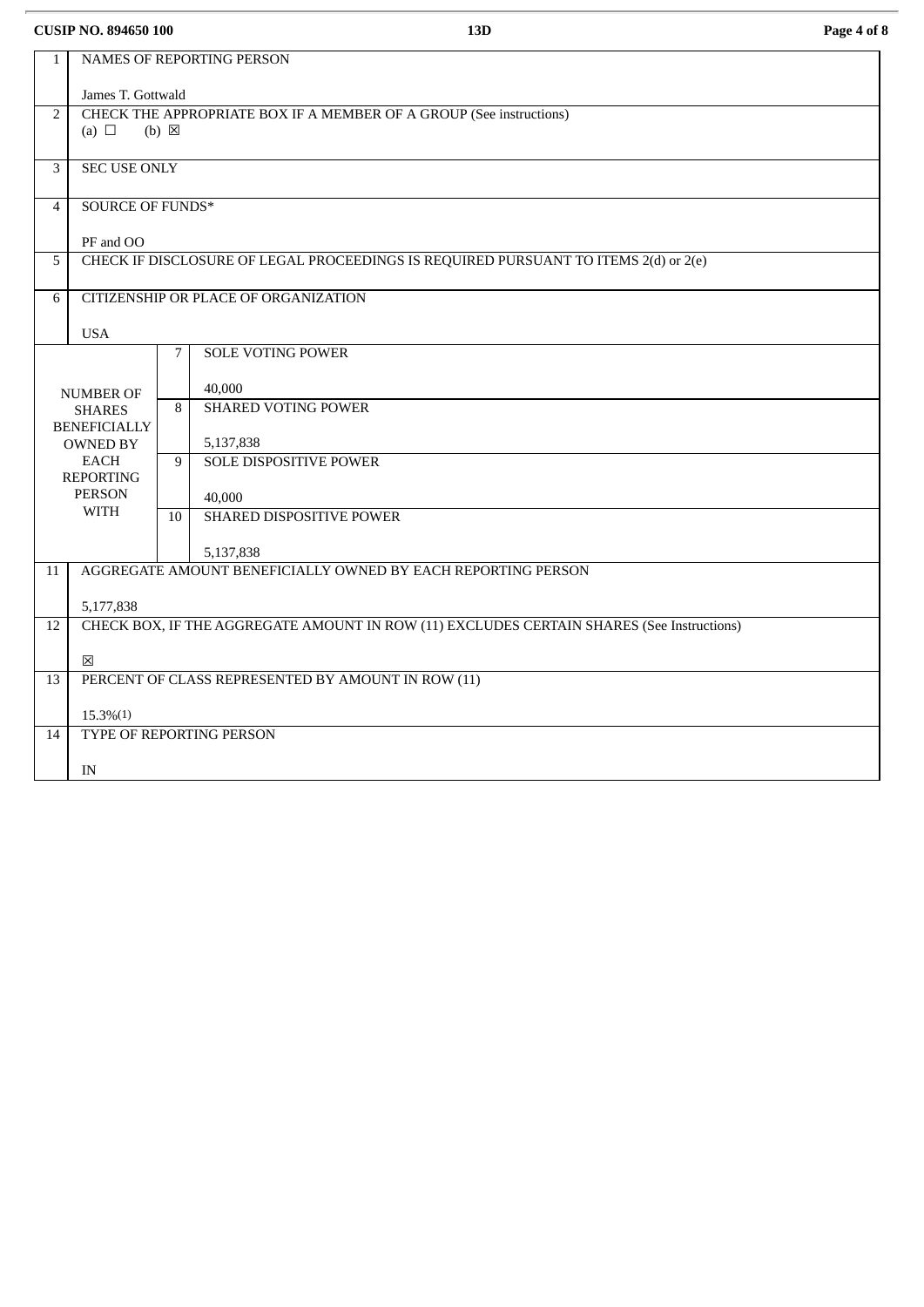**CUSIP NO. 894650 100 13D Page 5 of 8**

| $\mathbf{1}$   | NAMES OF REPORTING PERSON                                                                 |                 |                                                                                     |  |  |  |  |
|----------------|-------------------------------------------------------------------------------------------|-----------------|-------------------------------------------------------------------------------------|--|--|--|--|
|                | Floyd D. Gottwald, Jr. Living Trust                                                       |                 |                                                                                     |  |  |  |  |
| $\overline{2}$ | CHECK THE APPROPRIATE BOX IF A MEMBER OF A GROUP (See instructions)                       |                 |                                                                                     |  |  |  |  |
|                | (a) $\Box$                                                                                | $(b) \boxtimes$ |                                                                                     |  |  |  |  |
|                |                                                                                           |                 |                                                                                     |  |  |  |  |
| 3              | <b>SEC USE ONLY</b>                                                                       |                 |                                                                                     |  |  |  |  |
| $\overline{4}$ | <b>SOURCE OF FUNDS</b>                                                                    |                 |                                                                                     |  |  |  |  |
|                |                                                                                           |                 |                                                                                     |  |  |  |  |
|                | <sub>OO</sub>                                                                             |                 |                                                                                     |  |  |  |  |
| 5              |                                                                                           |                 | CHECK IF DISCLOSURE OF LEGAL PROCEEDINGS IS REQUIRED PURSUANT TO ITEMS 2(d) or 2(e) |  |  |  |  |
| 6              |                                                                                           |                 | CITIZENSHIP OR PLACE OF ORGANIZATION                                                |  |  |  |  |
|                |                                                                                           |                 |                                                                                     |  |  |  |  |
|                | <b>USA</b>                                                                                |                 |                                                                                     |  |  |  |  |
|                |                                                                                           | 7               | <b>SOLE VOTING POWER</b>                                                            |  |  |  |  |
|                |                                                                                           |                 |                                                                                     |  |  |  |  |
|                | <b>NUMBER OF</b>                                                                          |                 | $\mathbf{0}$                                                                        |  |  |  |  |
|                | <b>SHARES</b>                                                                             | 8               | <b>SHARED VOTING POWER</b>                                                          |  |  |  |  |
|                | <b>BENEFICIALLY</b><br><b>OWNED BY</b>                                                    |                 | 2,394,646                                                                           |  |  |  |  |
|                | <b>EACH</b>                                                                               | 9               | <b>SOLE DISPOSITIVE POWER</b>                                                       |  |  |  |  |
|                | <b>REPORTING</b>                                                                          |                 |                                                                                     |  |  |  |  |
|                | <b>PERSON</b>                                                                             |                 | $\Omega$                                                                            |  |  |  |  |
|                | <b>WITH</b>                                                                               | 10              | SHARED DISPOSITIVE POWER                                                            |  |  |  |  |
|                |                                                                                           |                 |                                                                                     |  |  |  |  |
| 2,394,646      |                                                                                           |                 |                                                                                     |  |  |  |  |
| 11             | AGGREGATE AMOUNT BENEFICIALLY OWNED BY EACH REPORTING PERSON                              |                 |                                                                                     |  |  |  |  |
|                | 2,394,646                                                                                 |                 |                                                                                     |  |  |  |  |
| 12             | CHECK BOX, IF THE AGGREGATE AMOUNT IN ROW (11) EXCLUDES CERTAIN SHARES (See Instructions) |                 |                                                                                     |  |  |  |  |
|                |                                                                                           |                 |                                                                                     |  |  |  |  |
|                | $\Box$                                                                                    |                 |                                                                                     |  |  |  |  |
| 13             |                                                                                           |                 | PERCENT OF CLASS REPRESENTED BY AMOUNT IN ROW (11)                                  |  |  |  |  |
|                |                                                                                           |                 |                                                                                     |  |  |  |  |
| 14             | $7.1\%/1)$                                                                                |                 |                                                                                     |  |  |  |  |
|                | TYPE OF REPORTING PERSON                                                                  |                 |                                                                                     |  |  |  |  |
|                | $_{\rm OO}$                                                                               |                 |                                                                                     |  |  |  |  |
|                |                                                                                           |                 |                                                                                     |  |  |  |  |

Amendment No. 13 amends and supplements Amendment Nos. 1 through 12 to the statement on Schedule 13D initially filed on August 15, 1989 with respect to shares of common stock (the "Common Stock") of Tredegar Corporation (the "Issuer"). The purpose for the filing of this Amendment No. 13 is to update and supplement the information with respect to the percentages of the Common Stock beneficially owned by the Reporting Persons.

1 In computing the percentage ownership, each of the Reporting Persons assumed that there are 33,853,082 shares of common stock outstanding, as reported by Tredegar Corporation in its Quarterly Report on Form 10-Q for the period ended March 31, 2022, as filed with the Securities and Exchange Commission on May 9, 2022.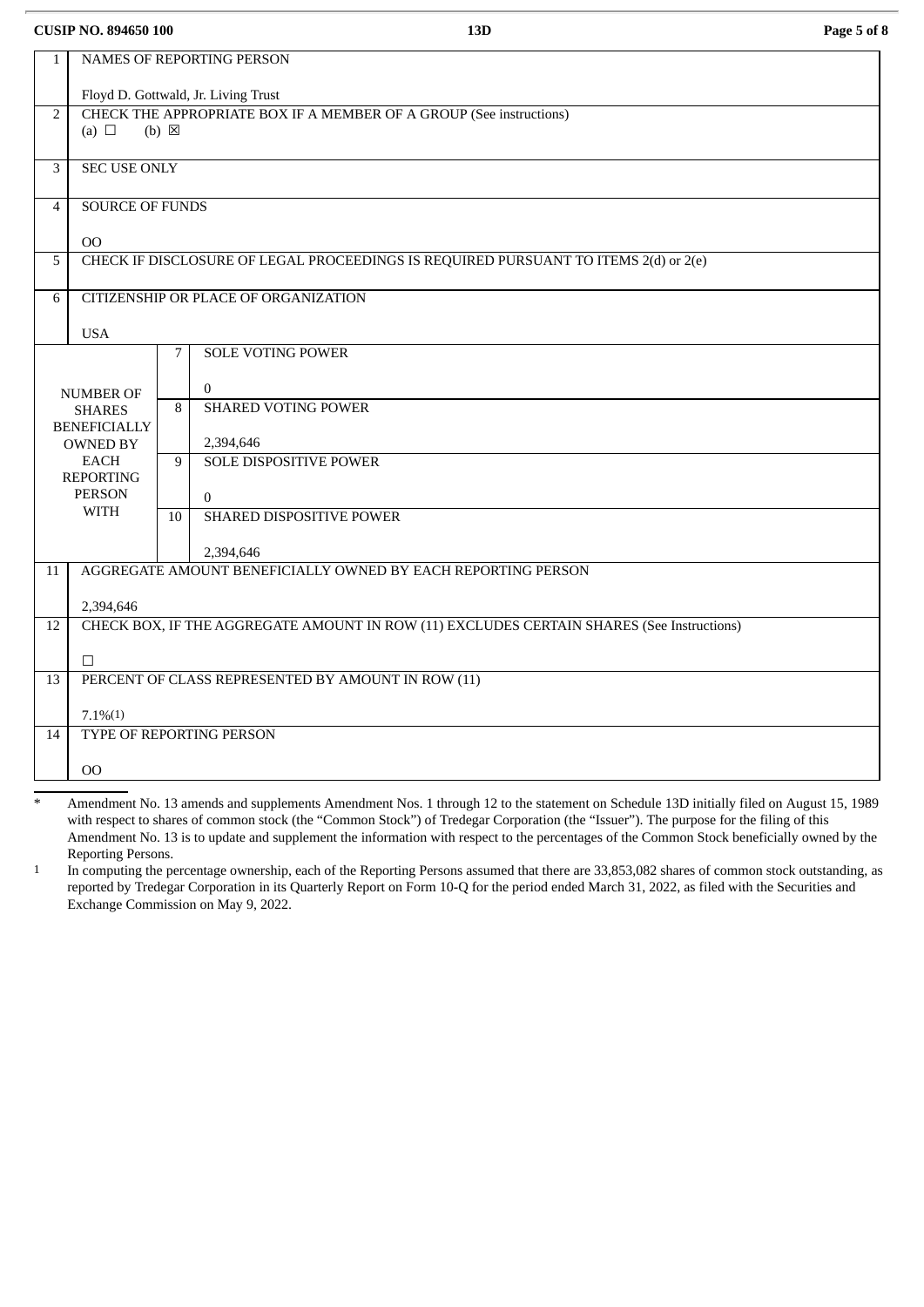#### Item 1. Security and Issuer.

This statement relates to the Common Stock of the Issuer, a Virginia corporation having its principal executive offices at 1100 Boulders Parkway, Richmond, Virginia 23225.

Item 3. Source and Amount of Funds or Other Consideration.

Since the filing of Amendment No. 12, none of John D. Gottwald, William M. Gottwald and James T. Gottwald have acquired shares of Common Stock. The Floyd D. Gottwald, Jr. Living Trust received an aggregate 599,777 shares of Common Stock on June 16 and June 17, 2022, with such shares transferred from the brokerage accounts of the late Floyd D. Gottwald, Jr., pursuant to the terms such accounts following the death of Floyd D. Gottwald, Jr.

#### Item 5. Interest in Securities of the Issuer.

- (a) Amount Beneficially Owned: 7,351,331 shares2
	- Percentage of Class Owned: 21.7%
- (b) Number of shares as to which such persons have:
	- (i) sole power to vote or to direct the vote  $-2.016,406$
	- (ii) shared power to vote or to direct the vote  $-5,334,925$
	- (iii) sole power to dispose of or to direct the disposition of  $-2,016,406$
	- (iv) shared power to dispose of or to direct the disposition of  $-5,334,925$
- (c) John D. Gottwald received 2,485 shares of Common Stock on April 1, 2022, pursuant to the Issuer's director compensation program. William M. Gottwald received 1,826 shares of Common Stock on April 1, 2022, pursuant to Issuer's director compensation program. On June 16 and Jun 17, 2022, the Floyd D. Gottwald, Jr. Living Trust received an aggregate 599,777 shares of the Issuer's Common Stock, with such shares transferred from the brokerage accounts of the late Floyd D. Gottwald, Jr., pursuant to the terms such accounts relating to the death of Floyd D. Gottwald, Jr. There have been no transactions by James T. Gottwald in the past 60 days involving shares of the Issuer's Common Stock.
- (d) Other persons have the right to receive or the power to direct the receipt of dividends from, or the proceeds from the sale of the 5,334,925 of the shares described in Items 5(b)(ii) and (iv). However, none of any such person's individual interest relates to more than five percent of the class of securities for which this Form is filed.

<sup>2</sup> This does not include any shares held by the adult children of John D. Gottwald, William M. Gottwald and James T. Gottwald who do not live with their fathers, which shares aggregate less than 1%. The filing of this statement shall not be construed as an admission that, for the purposes of Section 13(d) or 13(g) of the Securities Exchange Act of 1934, James T. Gottwald, John D. Gottwald and William M. Gottwald are the beneficial owners of the shares described in Items 5(b)(ii) and (iv). See Item 5(d).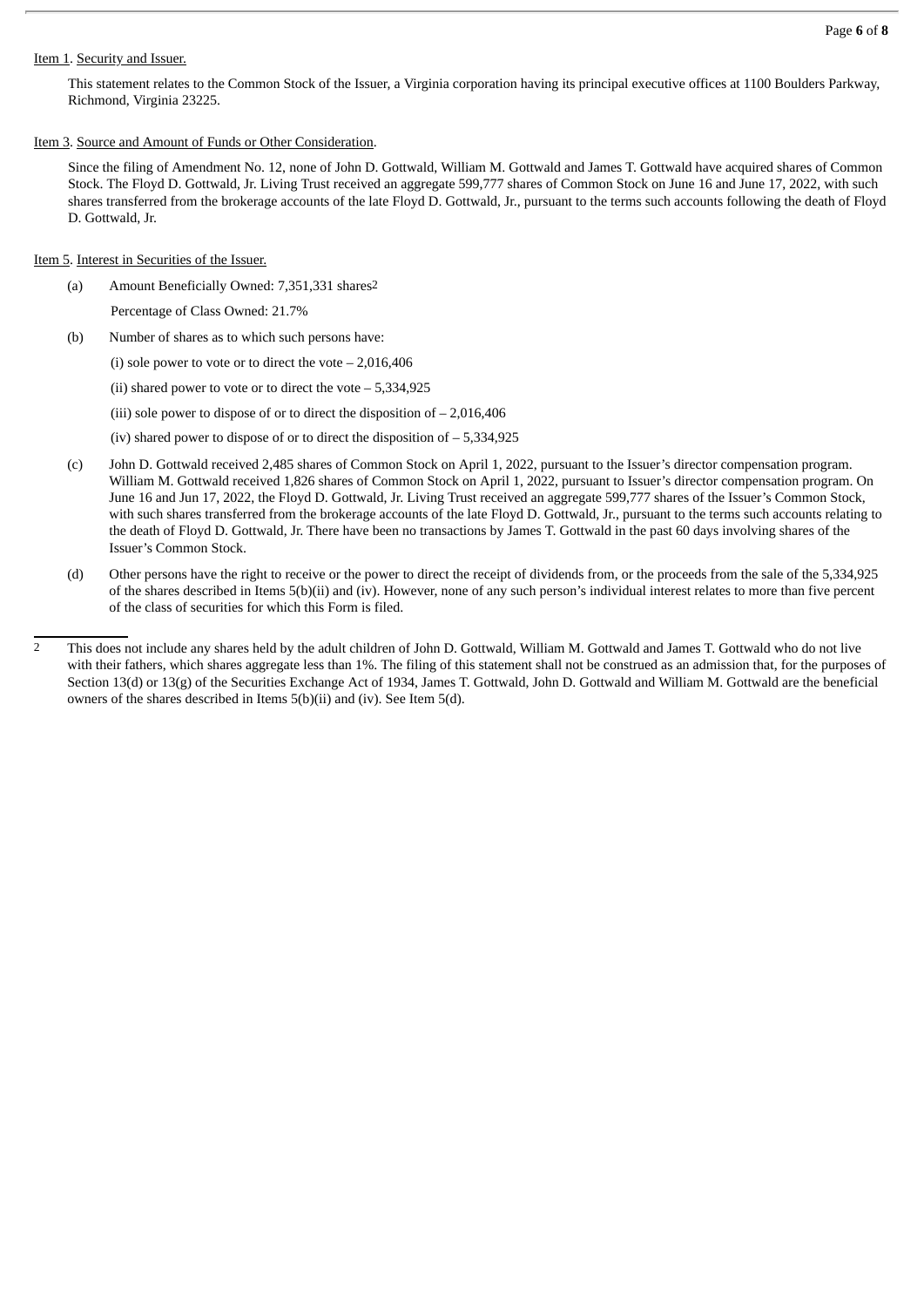Item 6. Contracts, Arrangements, Understandings or Relationships with Respect to Securities of the Issuer.

John D. Gottwald, William M. Gottwald and James T. Gottwald are brothers, and all three serve as trustees to the Floyd D. Gottwald, Jr. Living Trust. This form is being filed because the Reporting Parties could be deemed to be a group for purposes of Schedule 13D even though there is no agreement between them with respect to the acquisition, retention, disposition or voting of shares of the Issuer's Common Stock.

There are no contracts, arrangements, understandings or relationships (legal or otherwise) between John D. Gottwald, William M. Gottwald and James T. Gottwald and any other person with respect to securities of the Issuer.

#### Item 7. Material to be Filed as Exhibits

1. Agreement between John D. Gottwald, William M. Gottwald, James T. Gottwald and the Floyd D. Gottwald, Jr. Living Trust with respect to the filing of this Amendment No. 13 to the statement to Schedule 13D.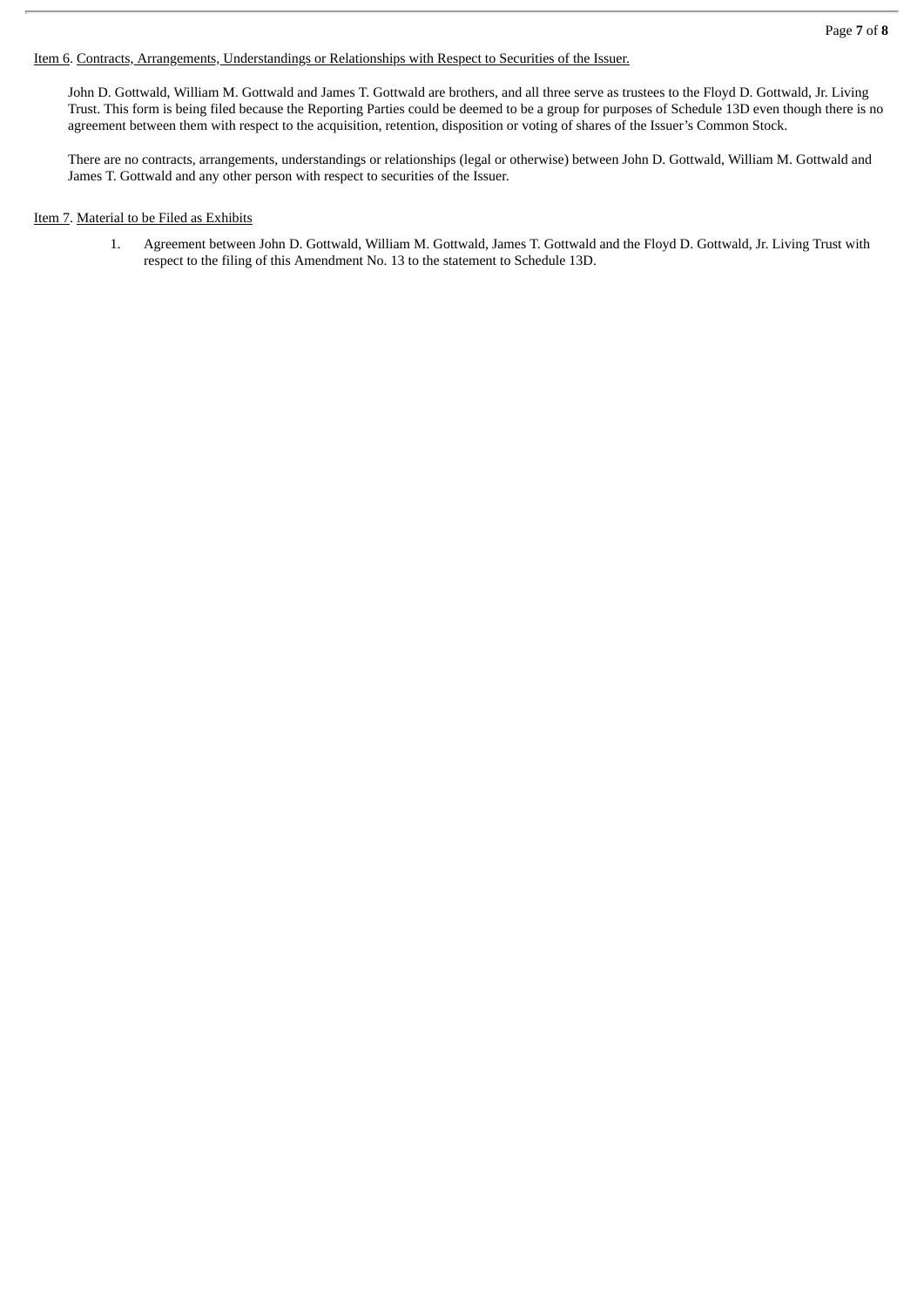After reasonable inquiry and to the best of their knowledge and belief, the undersigned certify that the information set forth in this statement is true, complete and correct.

Dated: June 22, 2022

/s/ John D. Gottwald John D. Gottwald

/s/ William M. Gottwald William M. Gottwald

/s/ James T. Gottwald James T. Gottwald

Floyd D. Gottwald, Jr. Living Trust

/s/ James T. Gottwald By: James T. Gottwald, as trustee